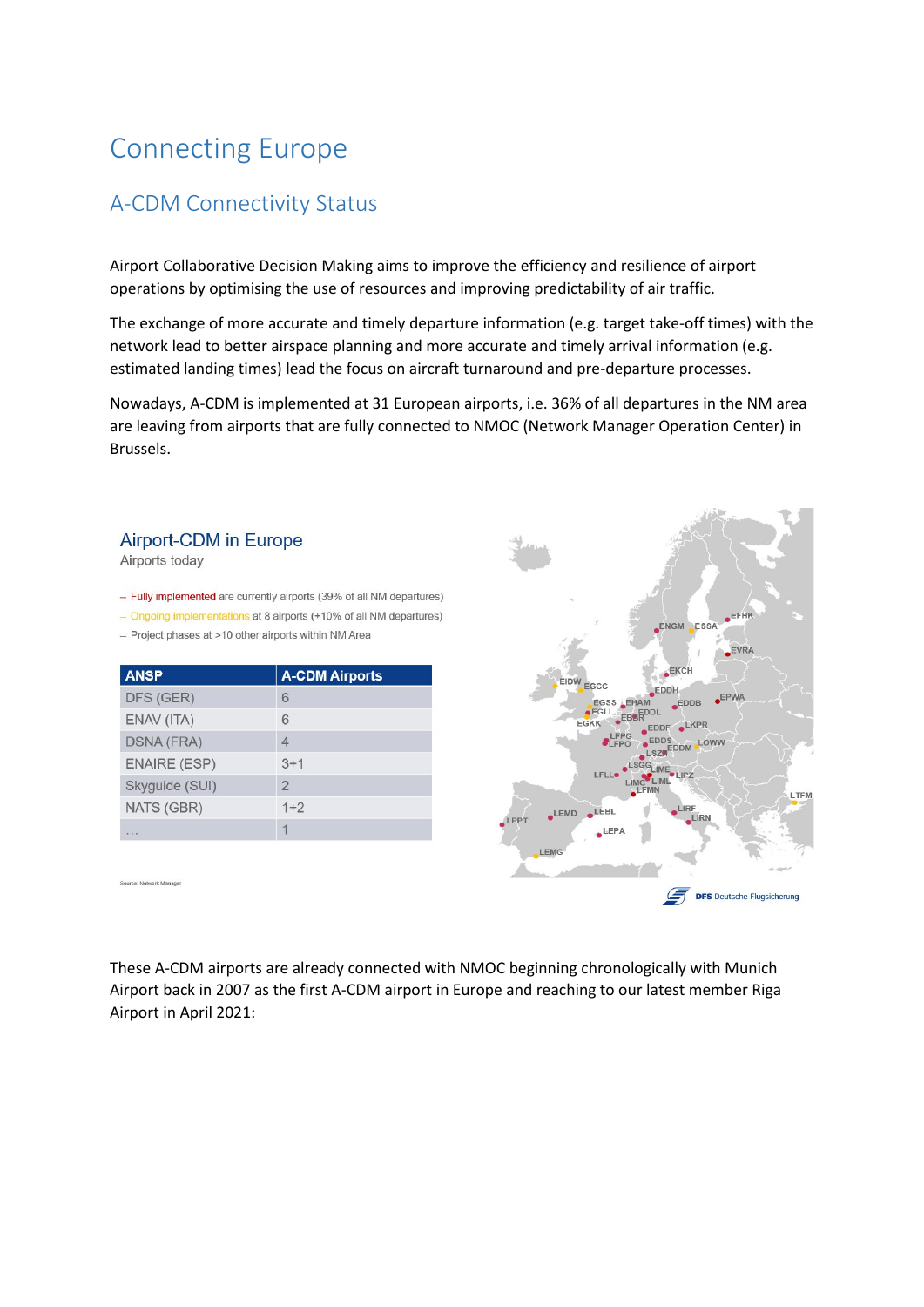|                                      | A-CDM       |            |                           |
|--------------------------------------|-------------|------------|---------------------------|
| 1                                    | <b>EDDM</b> | <b>MUC</b> | <b>Munich Airport</b>     |
| $\overline{2}$                       | <b>EBBR</b> | <b>BRU</b> | <b>Brussels Airport</b>   |
| $\overline{3}$                       | LFPG        | <b>CDG</b> | Paris Charles de Gaulle   |
|                                      |             |            | Airport                   |
| 4                                    | <b>EDDF</b> | <b>FRA</b> | <b>Frankfurt Airport</b>  |
| 5                                    | <b>EFHK</b> | <b>HEL</b> | <b>Helsinki Airport</b>   |
| $\overline{6}$                       | <b>EDDL</b> | <b>DUS</b> | Düsseldorf Airport        |
| 7                                    | <b>EGLL</b> | LHR        | London Heathrow Airport   |
| $\overline{\overline{\overline{8}}}$ | <b>LSZH</b> | ZRH        | <b>Zurich Airport</b>     |
| 9                                    | <b>ENGM</b> | OSL        | Oslo Airport              |
| 10                                   | <b>LIRF</b> | <b>FCO</b> | Rome Fiumicino Airport    |
| $\overline{11}$                      | <b>EDDB</b> | <b>BER</b> | <b>Berlin Brandenburg</b> |
|                                      |             |            | Airport                   |
| 12                                   | <b>LEMD</b> | <b>MAD</b> | Madrid Barajas Airport    |
| 13                                   | <b>EDDS</b> | STR        | <b>Stuttgart Airport</b>  |
| 14                                   | <b>LIMC</b> | <b>MXP</b> | Milan Malpensa Airport    |
| 15                                   | <b>LIPZ</b> | <b>VCE</b> | Venice Airport            |
| 16                                   | <b>LKPR</b> | <b>PRG</b> | <b>Prague Airport</b>     |
| 17                                   | <b>LEBL</b> | <b>BCN</b> | <b>Barcelona Airport</b>  |
| 18                                   | <b>LSGG</b> | <b>GVA</b> | Geneva Airport            |
| 19                                   | <b>LIML</b> | LIN        | Milan Linate Airport      |
| $\overline{20}$                      | <b>LFPO</b> | <b>ORY</b> | Paris Orly Airport        |
| 21                                   | <b>EKCH</b> | <b>CPH</b> | Copenhagen Airport        |
| 22                                   | <b>LEPA</b> | <b>PMI</b> | Palma de Mallorca         |
|                                      |             |            | Airport                   |
| 23                                   | <b>EDDH</b> | <b>HAM</b> | <b>Hamburg Airport</b>    |
| $\overline{24}$                      | LFLL        | <b>LYS</b> | <b>Lyon Airport</b>       |
| 25                                   | <b>LIRN</b> | <b>NAP</b> | <b>Naples Airport</b>     |
| 26                                   | <b>EHAM</b> | AMS        | Amsterdam Schiphol        |
|                                      |             |            | Airport                   |
| 27                                   | <b>LPPT</b> | LIS        | Lisbon Airport            |
| 28                                   | <b>LFMN</b> | <b>NCE</b> | <b>Nice Airport</b>       |
| $\overline{29}$                      | <b>EPWA</b> | <b>WAW</b> | <b>Warsaw Airport</b>     |
| 30                                   | LIME        | <b>BGY</b> | Bergamo Airport           |
| $\overline{31}$                      | <b>EVRA</b> | <b>RIX</b> | <b>Riga Airport</b>       |

Further A-CDM airport implementations are ongoing so that by 2022 for 39% of all departures in the NM area data will be exchanged via DPI (Departure Planning Information) and FUM (Flight Update Messages).

|                | A-CDM       |            |                             | <b>Planned</b> |
|----------------|-------------|------------|-----------------------------|----------------|
|                | <b>LEMG</b> | <b>AGP</b> | Malaga Airport              | Q2 2021        |
| $\overline{2}$ | <b>EGKK</b> | <b>LGW</b> | <b>Gatwick Airport</b>      | Q3 2021        |
| 3              | <b>EIDW</b> | <b>DUB</b> | <b>Dublin Airport</b>       | Q4 2021        |
| 4              | <b>ESSA</b> | <b>ARN</b> | Stockholm Arlanda Airport   | Q4 2021        |
| 5              | <b>LOWW</b> | VIE        | Vienna Airport              | Q4 2021        |
| 6              | <b>EGSS</b> | <b>STN</b> | <b>Stansted Airport</b>     | 2022           |
| 7              | <b>EGCC</b> | <b>MAN</b> | <b>Manchester Airport</b>   | 2022           |
| 8              | <b>LTFM</b> | <b>IST</b> | <b>Istanbul IGA Airport</b> | Mid 2022       |
| 9              | LGAV        | <b>ATH</b> | <b>Athens Airport</b>       | Q1 2022        |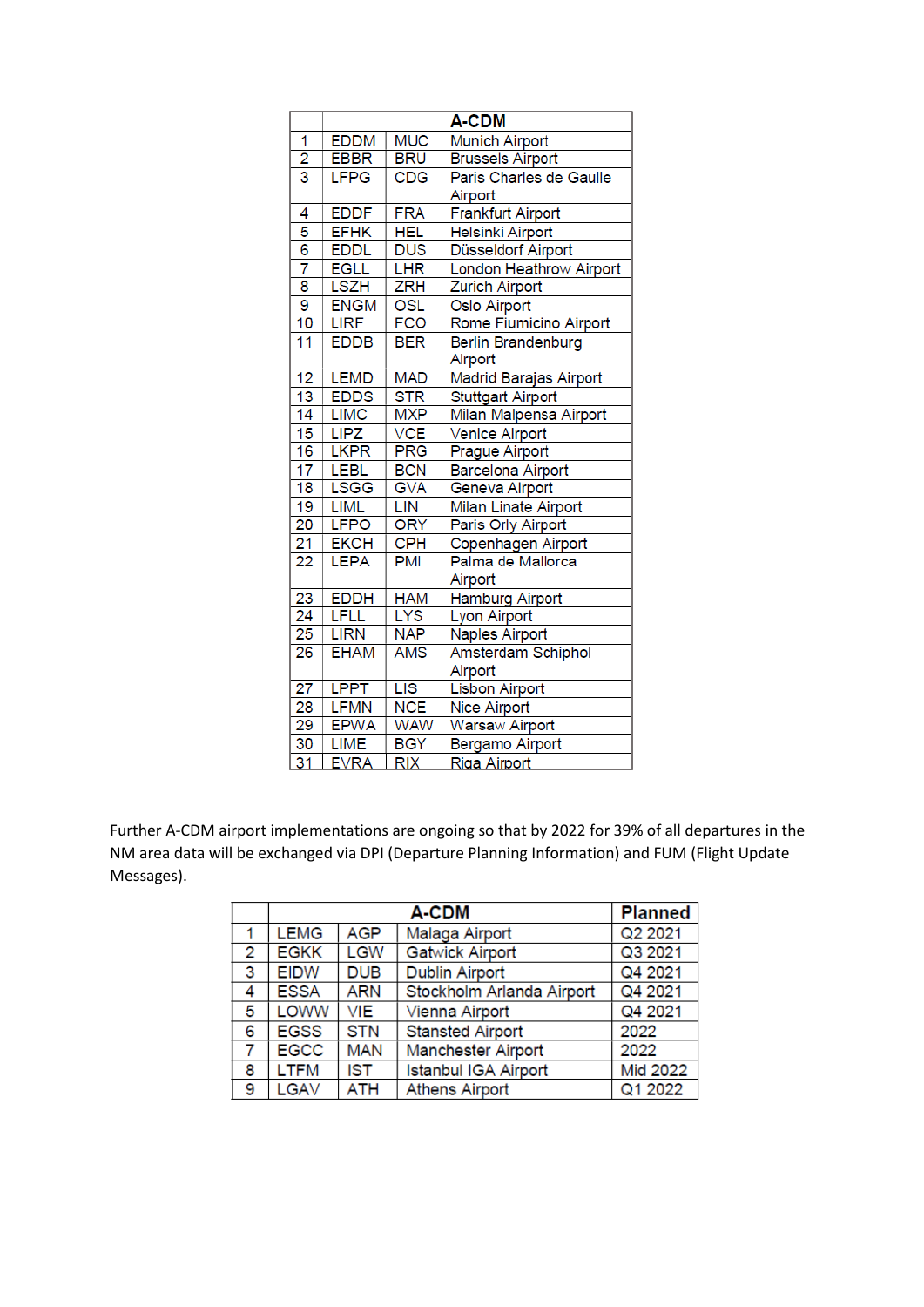Have a look at more potential candidates for A-CDM implementation identified by EUROCONTROL. If all of these also join the data exchange via DPI and FUM, the number of A-CDM departures in the NM area will even rise to 49% and the quality and safety of services will further improve for airspace users and passengers.

|   | A-CDM       |            |                                   |
|---|-------------|------------|-----------------------------------|
| 1 | <b>LHBP</b> | <b>BUD</b> | <b>Budapest Airport</b>           |
| 2 | <b>LLBG</b> | <b>TLV</b> | <b>Tel Aviv Airport</b>           |
| 3 | <b>LTFJ</b> | <b>SAW</b> | Istanbul Sabiha Gokcen<br>Airport |
| 4 | <b>EDDP</b> | LEJ        | Leipzig Airport                   |
| 5 | <b>EDDK</b> | <b>CGN</b> | Köln/Bonn Airport                 |
| 6 | <b>LTAI</b> | AYT        | Antalya Airport                   |
|   | <b>GMNN</b> | <b>CMN</b> | Casablanca Airport                |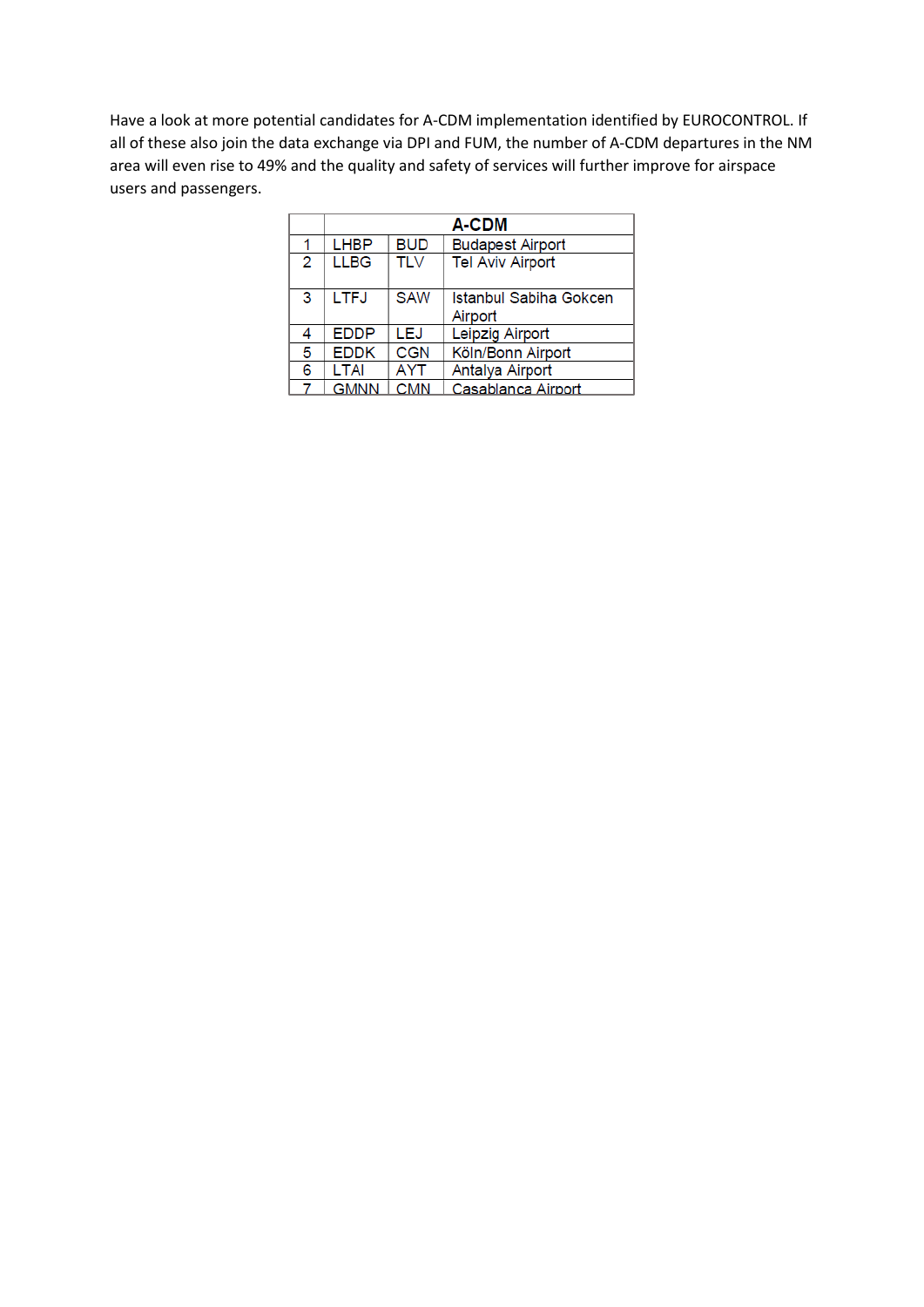## Advanced ATC Tower Connectivity Status

Smaller airports with less local capacity constraints are not obliged to implement A-CDM. Nevertheless, they have the possibility to integrate with the ATFCM Networtk (Air Traffic Flow and Capacity Management) and bringing them a step further to full A-CDM by sharing a very small subset of A-CDM information in a simple way.

Today, there are already 9% of all NM departures participating in this concept.



The following airports already improve their throughput and predictability as well as enhance the accuracy of traffic predictions for the whole network: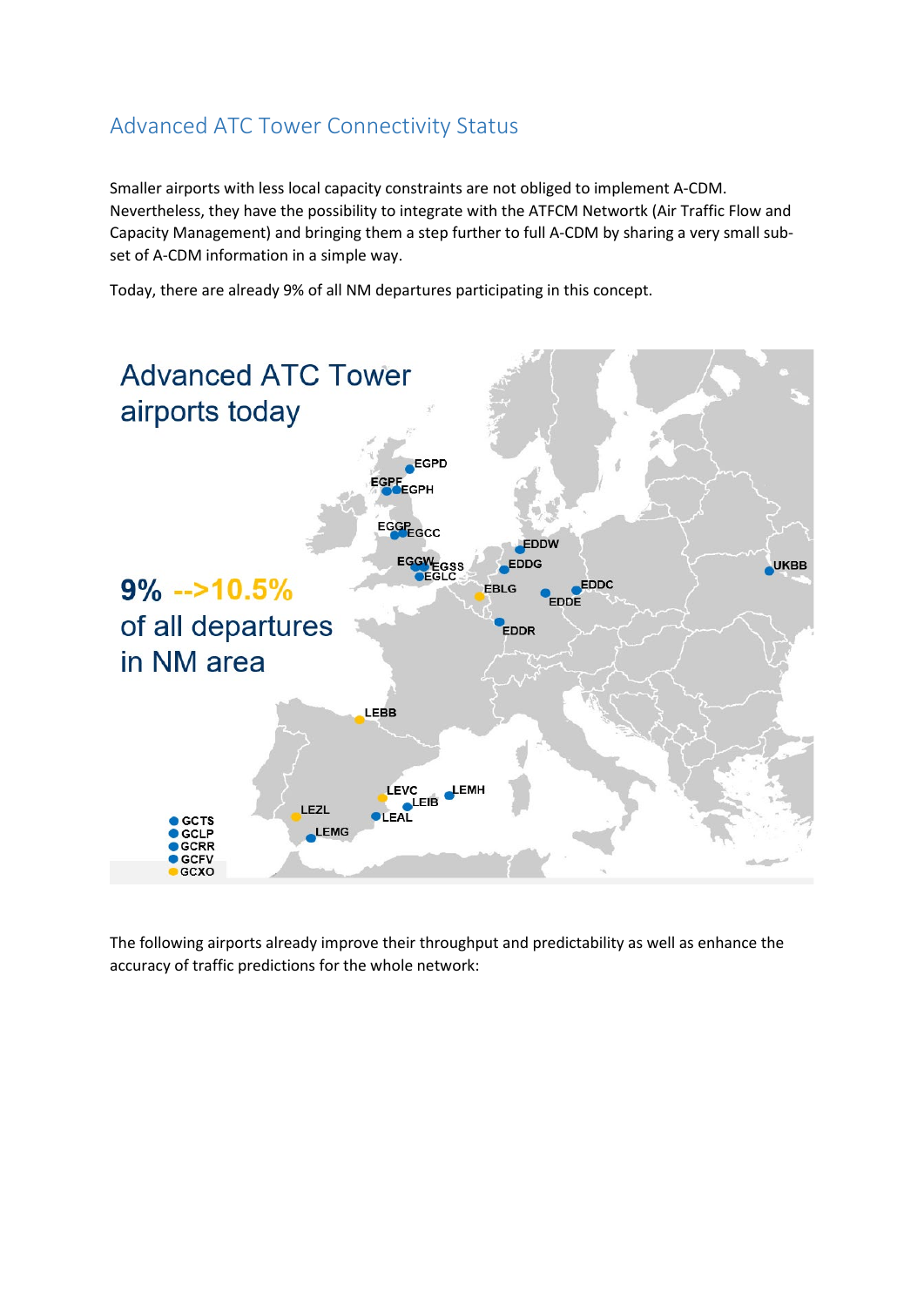| <b>Advanced ATC Tower</b> |            |                               |
|---------------------------|------------|-------------------------------|
| <b>UKBB</b>               | <b>KBP</b> | Kiev Boryspil Airport         |
| <b>EDDG</b>               | <b>FMO</b> | Münster/Osnabrück Airport     |
| <b>EDDW</b>               | <b>BRE</b> | <b>Bremen Airport</b>         |
|                           |            |                               |
| <b>EDDC</b>               | <b>DRS</b> | <b>Dresden Airport</b>        |
| <b>EDDE</b>               | <b>ERF</b> | <b>Erfurt Airport</b>         |
| <b>EDDR</b>               | <b>SCN</b> | Saarbrücken Airport           |
| <b>EGCC</b>               | <b>MAN</b> | Manchester Airport            |
| <b>EGGW</b>               | <b>LTN</b> | <b>Luton Airport</b>          |
| <b>EGPD</b>               | <b>ABZ</b> | Aberdeen Airport              |
| <b>EGPF</b>               | <b>GLA</b> | Glasgow Airport               |
| <b>EGPH</b>               | EDI        | <b>Edinburgh Airport</b>      |
|                           |            |                               |
| <b>EGSS</b>               | <b>STN</b> | <b>Stansted Airport</b>       |
| <b>LEAL</b>               | ALC        | <b>Alicante Airport</b>       |
| <b>EGGP</b>               | LPL        | <b>Liverpool Airport</b>      |
| <b>GCTS</b>               | <b>TFS</b> | <b>Tenerife South Airport</b> |
| <b>LEMG</b>               | <b>AGP</b> | Malaga Airport                |
| <b>GCLP</b>               | <b>LPA</b> | Gran Canaria Airport          |
| <b>LEIB</b>               | IBZ        | Ibiza Airport                 |
| <b>LEMH</b>               | <b>MAH</b> | Menorca Airport               |
| <b>GCRR</b>               | <b>ACE</b> | Lanzarote Airport             |
| <b>GCFV</b>               | <b>FUE</b> | Fuerteventura Airport         |
| <b>LEVC</b>               | VLC        | Valencia Airport              |
|                           |            |                               |
| GCXO                      | <b>TFN</b> | <b>Tenerife North Airport</b> |
| <b>LEBL</b>               | BIO        | <b>Bilbao Airport</b>         |
| <b>EBLG</b>               | LGG        | Leige Airport                 |
| <b>LEZL</b>               | <b>SVQ</b> | <b>Seville Airport</b>        |

Further Advanced ATC Tower airport implementations are ongoing to achieve at least 10,5% of NM departures by the end of 2021.

|                | <b>Advanced ATC Tower</b> |            |                                      | <b>Planned</b> |
|----------------|---------------------------|------------|--------------------------------------|----------------|
| 1              | LGAV                      | ATH        | <b>Athens Airport</b>                | Q2 2021        |
| $\overline{2}$ | <b>LGKF</b>               | <b>EFL</b> | Kefalonia Airport                    | Q2 2021        |
| 3              | <b>LGKO</b>               | KGS        | <b>Kos Airport</b>                   | Q2 2021        |
| 4              | <b>LGKR</b>               | <b>CFU</b> | Corfu (Kerkyra) Airport              | Q2 2021        |
| 5              | <b>LGKV</b>               | <b>KVA</b> | Kavala Airport                       | Q2 2021        |
| 6              | <b>LGMK</b>               | <b>JMK</b> | <b>Mykonos Airport</b>               | Q2 2021        |
| 7              | <b>LGMT</b>               | MJT        | Mytilene Airport                     | Q2 2021        |
| 8              | <b>LGPZ</b>               | <b>PVK</b> | <b>Aktion Airport</b>                | Q2 2021        |
| 9              | <b>LGRP</b>               | <b>RHO</b> | <b>Rhodes Airport</b>                | Q2 2021        |
| 10             | <b>LGSA</b>               | <b>CHQ</b> | Chania Airport                       | Q2 2021        |
| 11             | <b>LGSK</b>               | JSI        | <b>Skiathos Airport</b>              | Q2 2021        |
| 12             | <b>LGSM</b>               | <b>SMI</b> | <b>Samos Airport</b>                 | Q2 2021        |
| 13             | <b>LGSR</b>               | JTR        | Santorini Airport                    | Q2 2021        |
| 14             | <b>LGTS</b>               | <b>SKG</b> | <b>Thessaloniki Airport</b>          | Q2 2021        |
| 15             | <b>LGZA</b>               | ZTH        | Zakynthos Airport                    | Q2 2021        |
| 16             | <b>LFBO</b>               | TLS        | <b>Toulouse Airport</b>              | Q3 2021        |
| 17             | <b>LFML</b>               | <b>MRS</b> | Marseille Airport                    | Q3 2021        |
| 18             | <b>EDDK</b>               | <b>CGN</b> | Köln/Bonn Airport                    | 2022           |
| 19             | <b>LROP</b>               | <b>OTP</b> | <b>Bucharest Airport</b>             | 2022           |
| 20             | <b>EGAA</b>               | <b>BFS</b> | <b>Belfast International Airport</b> | TBC            |
| 21             | <b>EGAC</b>               | <b>BHD</b> | <b>Belfast City Airport</b>          | <b>TBC</b>     |
| 22             | <b>EGGD</b>               | <b>BRS</b> | <b>Bristol Airport</b>               | <b>TBC</b>     |
| 23             | <b>EGLF</b>               | FAB        | Farnborough Airport                  | <b>TBC</b>     |